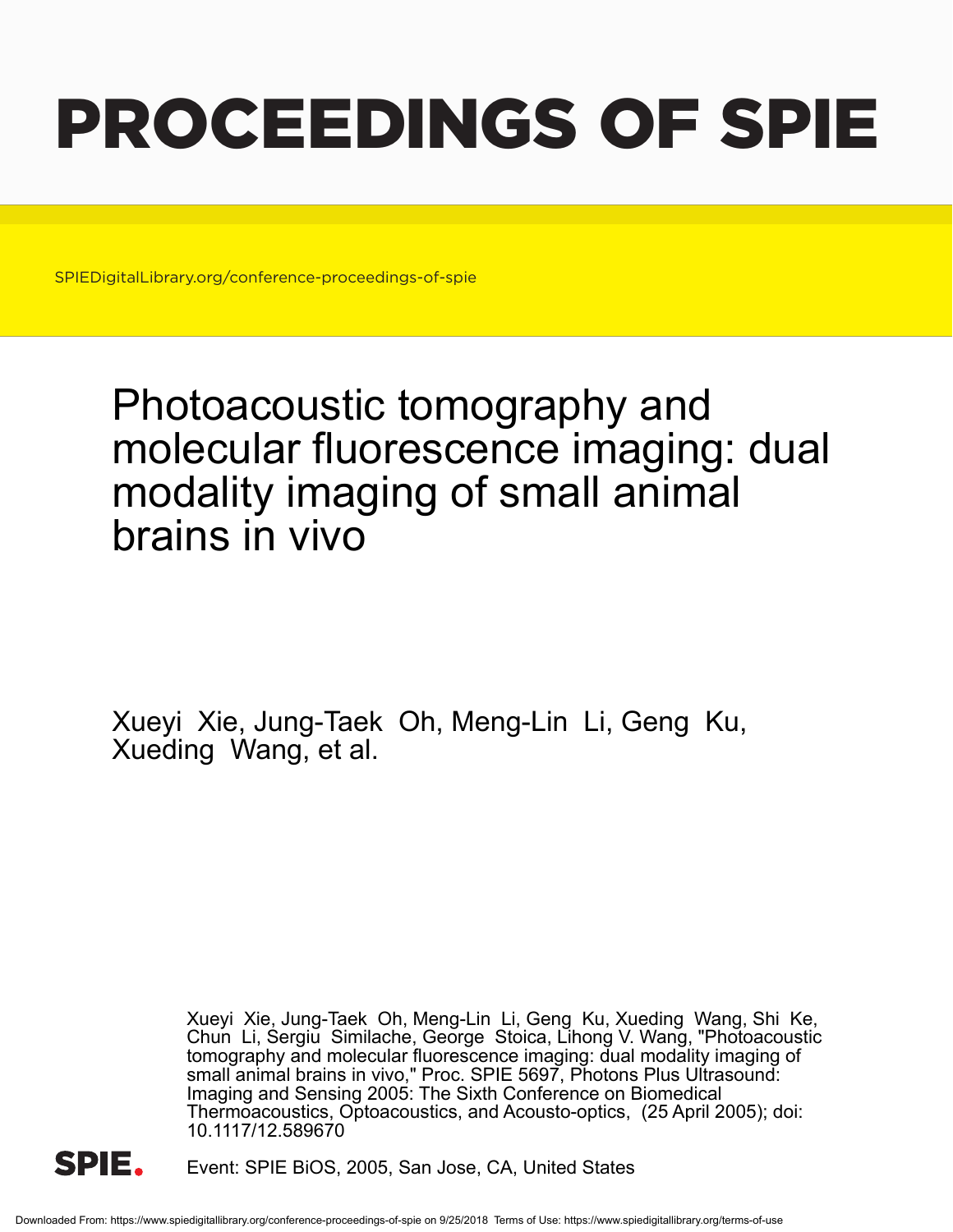### **Photoacoustic Tomography and Molecular Fluorescence Imaging: Dual Modality Imaging of Small Animal Brains In Vivo**

Xueyi Xie<sup>1</sup>, Jung-Taek Oh<sup>1</sup>, Meng-Lin Li<sup>1</sup>, Geng Ku<sup>1</sup>, Xueding Wang<sup>1</sup>, Shi Ke<sup>2</sup>, Chun Li<sup>2</sup>, Sergiu Similache<sup>3</sup>, George Stoica<sup>3</sup>, and Lihong V. Wang<sup>1\*</sup>

1. Optical Imaging Laboratory, Department of Biomedical Engineering, Texas A&M University, College Station, TX 2. Division of Diagnostic Imaging, The University of Texas M. D. Anderson Cancer Center,

Houston, TX

3. Department of Pathobiology, Texas A&M University, College Station, TX \* Corresponding author: email: lwang@tamu.edu; tel:  $979-847-9040$ ; fax:  $979-845-4450$ 

#### **ABSTRACT**

We present a dual modality imaging technique by combining photoacoustic tomography (PAT) and near-infrared (NIR) fluorescence imaging for the study of animal model tumors. PAT provides high-resolution structural images of tumor angiogenesis, and fluorescence imaging offers high sensitivity to molecular probes for tumor detection. Coregistration of the PAT and fluorescence images was performed on nude mice with M21 human melanoma cell lines with αvβ3 integrin expression. An integrin αvβ3–targeted peptide–ICG conjugated NIR fluorescent contrast agent was used as the molecular probe for tumor detection. PAT was employed to noninvasively image the brain structures and the angiogenesis associated with tumors in nude mice. Coregistration of the PAT and fluorescence images was used in this study to visualize tumor location, angiogenesis, and brain structure simultaneously.

Keywords: Photoacoustic tomography, fluorescent imaging, molecular imaging, contrast agent

#### **1. INTRODUCTION**

The development of noninvasive diagnostic imaging techniques is an area of great clinical interest. Such imaging tools are critical for the study of tumor detection and tumor physiology, such as angiogenesis. Photoacoustic tomography (PAT) and near-infrared (NIR) fluorescence imaging are noninvasive techniques that can provide complementary structural information about angiogenesis as well as detect tumors. Photoacoustic tomography (PAT) is an emerging imaging modality that takes advantage of both high optical contrast and good ultrasound resolution.<sup>1</sup> PA signals are induced by pulsed light illumination. When light energy is absorbed by biological tissues, the resulting thermal expansion of the tissues generates ultrasonic waves. The ultrasonic waves can be detected by an ultrasonic transducer and then used to reconstruct the optical absorption distribution inside the tissues. PAT has been shown to be a promising tool for biomedical applications, such as the monitoring of oxygen saturation in blood vessels, epidermal melanin measurement, angiography, and breast tumor detection.<sup>2</sup> Fluorescence imaging has high sensitivity, and it can also be used to image a variety of molecular properties due to its versatile fluorescent probe design.<sup>3, 4</sup> Recently, Li and Ke et al. developed an integrin  $\alpha v \beta_3$ -targeted peptide conjugated with ICG as a fluorescent molecular imaging contrast agent for the noninvasive *in vivo* visualization of M21 human melanoma tumors with  $\alpha v \beta_3$  integrin expression where the integrin  $\alpha v \beta_3$  plays an important role in the tumor angiogenesis and metastsis.<sup>5, 6</sup> Fluorescence imaging shows strong potential for the diagnostic imaging of tumors.

Here, we present the results from the coregistration of PAT and molecular fluorescence imaging as obtained with an *in vivo* nude mice tumor model. *In vivo* experiments were performed to render this dual modality imaging method. The experimental setup is described below.

#### **2. MATERIALS AND METHODS**

Photons Plus Ultrasound: Imaging and Sensing 2005, edited by Alexander A. Oraevsky, Lihong V. Wang, Proceedings of SPIE Vol. 5697 (SPIE, Bellingham, WA, 2005) 1605-7422/05/\$15 · doi: 10.1117/12.589670

Downloaded From: https://www.spiedigitallibrary.org/conference-proceedings-of-spie on 9/25/2018 Terms of Use: https://www.spiedigitallibrary.org/terms-of-use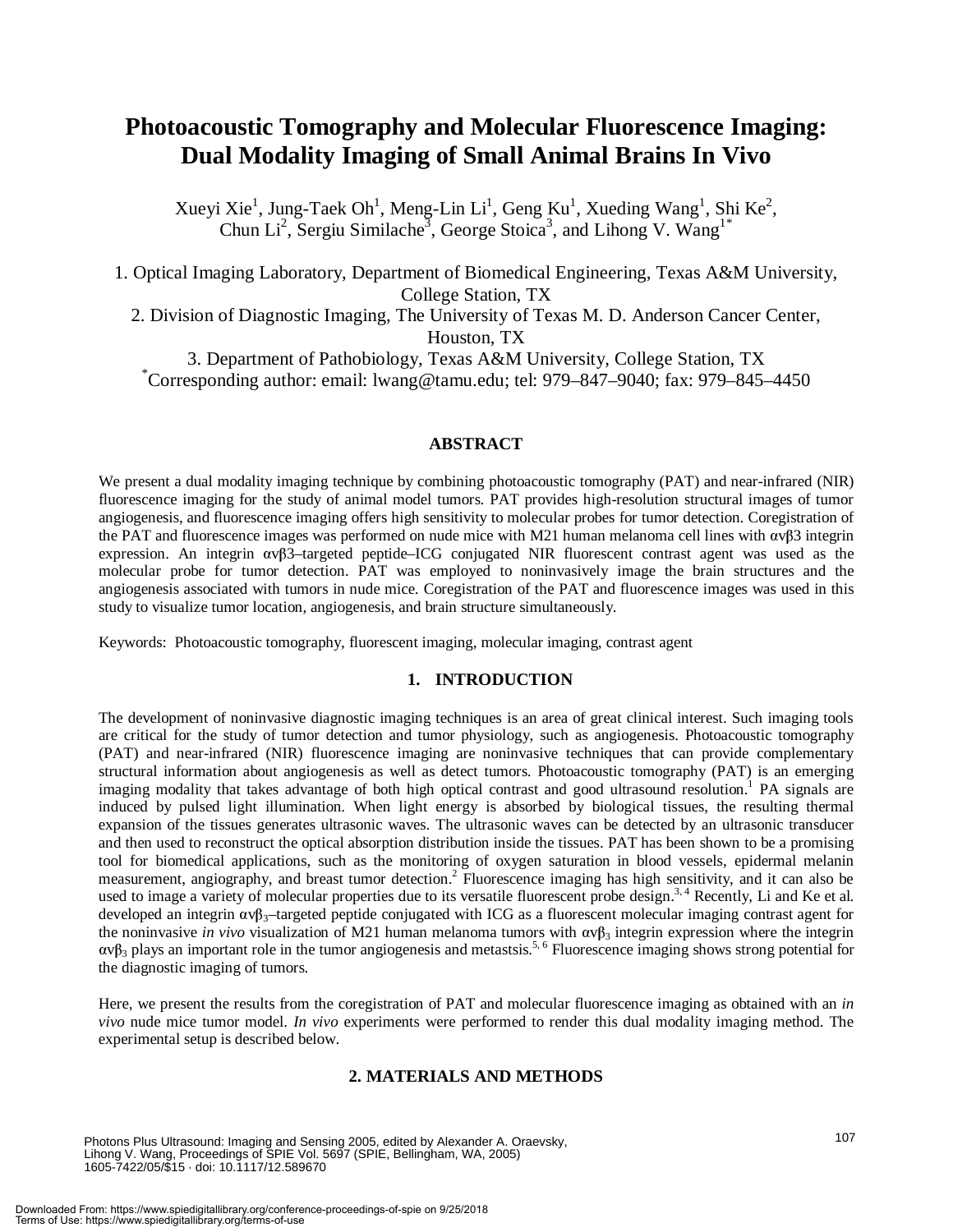#### **2.1 Photoacoustic tomography**

The experimental setup for the *in vivo* PAT of a nude mouse is shown in Fig. 1(A). A tunable Ti:Sa nanosecond pulse laser (LT–2211A, Lotis T II, Minsk, Belarus) pumped by an Nd:YAG laser (LS–2137/2, Lotis T II, Minsk, Belarus) was employed to provide laser pulses with a pulse repetition rate of 10 Hz and a wavelength of 785 nm. The incident energy density of the laser beam on the surface of the mouse head was controlled to  $\langle 2 \text{ mJ/cm}^2$ . A unfocused ultrasonic transducer (XMS–310, Panametrics) with an active element of 2 mm in diameter, a center frequency of 10.4 MHz, and a -6dB fractional bandwidth of 100% was used to detect the photoacoustic signals. A computer–controlled step motor drove the transducer to circularly scan the cortical surface of the mouse brain with a radius of 3.5 cm and a step size of 1.5<sup>o</sup>. The data acquisition time for one image was ~15 minutes. The mouse was fixed by a homemade mount with its head protruding into the water tank through a hole in the bottom of the water tank. The hole was sealed with a piece of polyethylene membrane. The mouse head surface was covered with a thin layer of ultrasonic coupling gel. The detected photoacoustic signals were amplified and then digitized by an oscilloscope. The digitized signals were transferred to a computer, and the distribution of the optical absorption in the imaging plane (x-y plane) was reconstructed using a modified back-projection algorithm after a full view scanning.<sup>7</sup>



Figure 1. (A) Experimental setup of *in vivo* photoacoustic tomography of nude mice. (B) Experimental setup of *in vivo* fluorescence imaging of nude mice with peptide–ICG contrast agent.

#### **2.2 Near-infrared flurescence imaging**

Fig. 1(B) shows the *in vivo* fluorescence imaging setup for nude mice with a peptide-ICG contrast agent. The mouse head was illuminated with light from a laser diode (785 nm, 80mW) expanded to ~5 cm diameter circular area. A macro lens, coupled to a cooled CCD camera (BU401–BR, Andor Technology, CT), collected the emitted fluorescent light from the conjugated ICG molecules. The lens was fitted with a holographic notch–plus filter (785–nm center wavelength, Kaiser Optical Systems, Inc., Ann Arbor, MI) and a bandpass filter (830–nm center wavelength).

#### **2.3 Animal Protocols**

Nude mice weighing about 20 grams were used in our *in vivo* animal experiments. A dose of 87 mg/kg Ketamine plus Xylasine 13 mg/kg, administered intramuscularly, was used to anesthetize the mice during the experiments. M21 human melanoma tumor cells were inoculated subcutaneously on the head of the nude mice. When the tumor grew to a size of about 5 mm diameter, the peptide–ICG conjugated contrast agent was injected, with an estimated dosage of ~17 µg per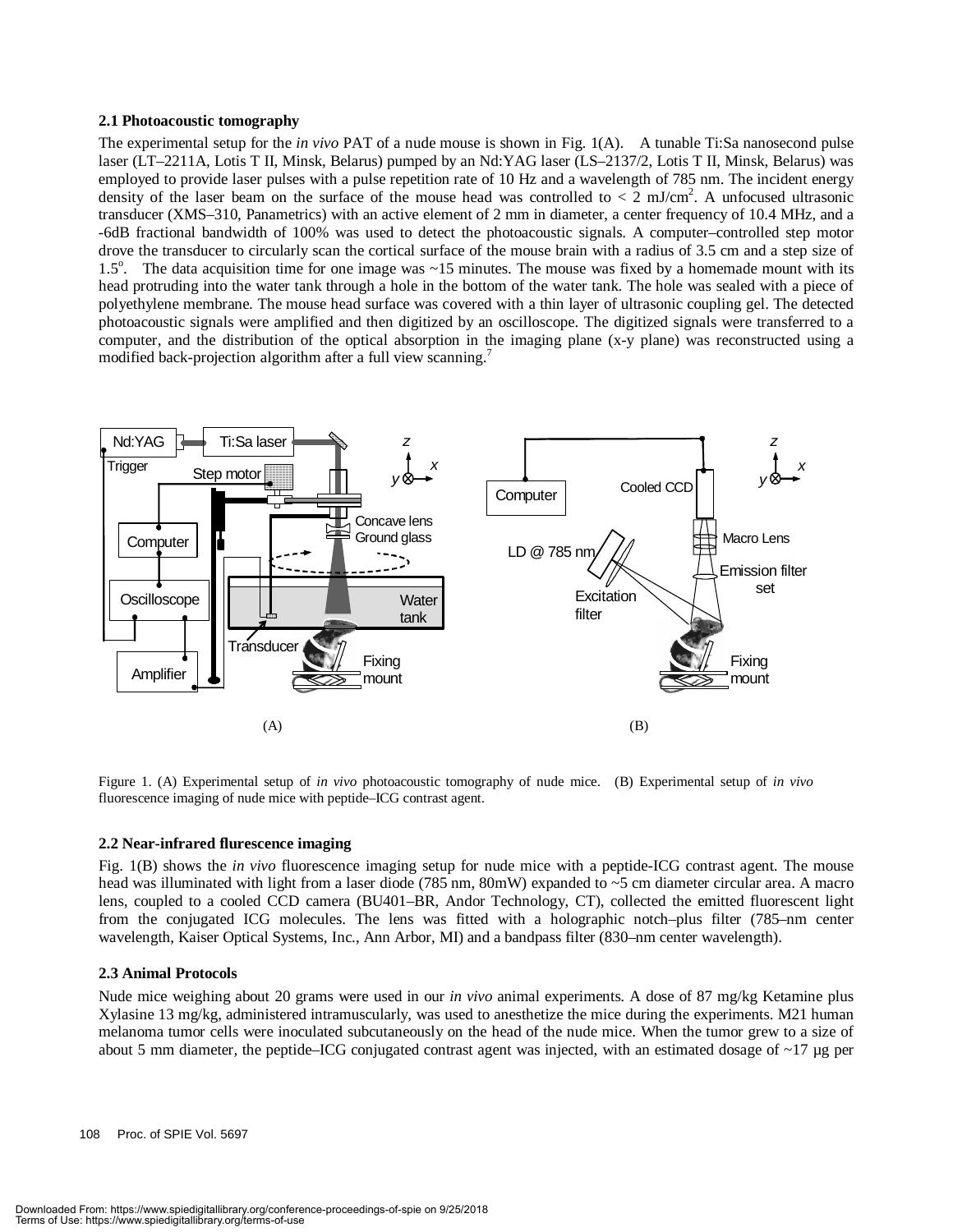body weight, into the circulatory system of the mice via tail vein injection. The fluorescence imaging and PAT were conducted 24 hours after the ICG injection.



#### **3. RESULTS**

Figure 2. (A) Noninvasive *in vivo* fluorescence image acquired 24 hours after the ICG injection. (B) Noninvasive *in vivo* PAT image acquired 24 hours after the ICG injection with skin and skull intact. (C) Coregistrated noninvasive *in vivo* image of PAT and fluorescence imaging. (D) Open skin and skull photograph.

Fig. 2(A) shows the NIR fluorescent image of a nude mouse inoculated with a M21 human melanoma tumor and injected with an integrin  $\alpha v \beta_3$ -targeted peptide–ICG conjugated contrast agent. The signal intensity of the tumor region was significantly higher than that of background due to the uptake of the contrast agent by the  $\alpha v \beta_3$  integrin receptor. This fluorescence image shows the location and shape of the tumor.

Fig. 2(B) is the PAT image. It clearly shows the brain vascular system of the nude mouse and the structure of the brain. In this experiment, the mouse was fixed on the same mount for both the PAT and fluorescence imaging, and the fluorescence images were acquired form the top of the mouse head in both cases. Hence, the coregistration between the PAT images and fluorescence images is feasible. The coregistered image of the PAT and fluorescence imaging is shown in Fig. 2(C). The fluorescence image was overlapped on top of the PAT image. Comparing Fig. 2(B) with the open skull photograph, Fig. 2(D), we find that the brain structure is well matched except for the dashed circled vessel in Fig. 2 (B), which is not shown on the surface of the brain. Based on the coregistrated image, the vessel marked in Fig. 2 (B) is one of the major feeding vessels of the tumor.